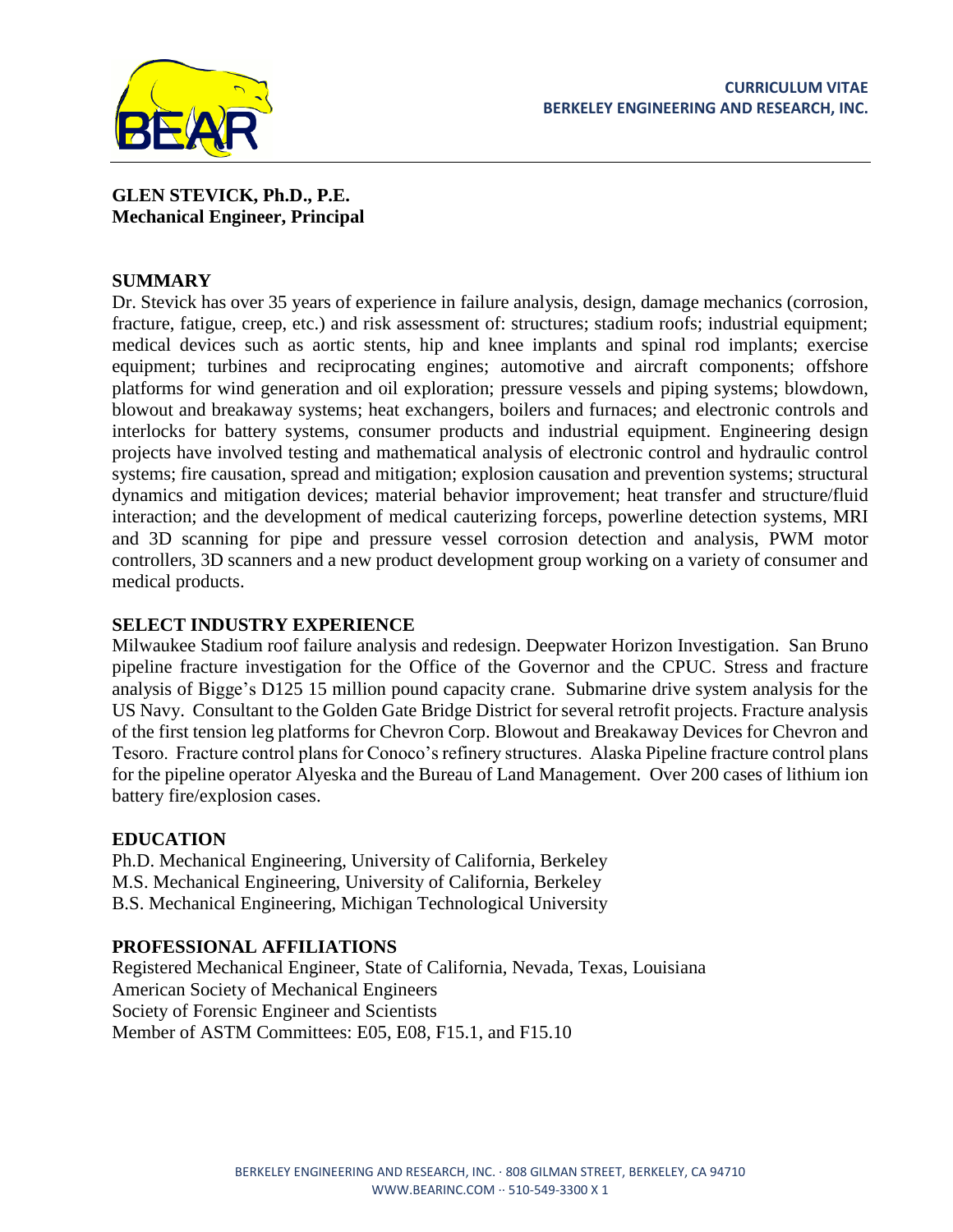## **PROFESSIONAL EXPERIENCE**

#### **1986 – present**

*Principal, Consultant,* Berkeley Engineering And Research, Inc.

Provide consultation in the areas of failure analysis, design, fracture mechanics and risk assessment, including analysis of codes and standards, medical devices and industrial equipment. Failure analysis work has varied from assessing the failure of cranes, medical implants, bone fractures, ladders, chairs, industrial presses, aircraft engines, boiler and turbine generator failures, and propane/natural gas equipment and electronics to the analysis of defective safety devices on compressor/heat exchanger systems and fire investigation. Design projects have included the redesign of an electrohydraulic, variable position hospital bed for burn victims; medical implants (spine rod, heart valve, aorta insert, pacemaker, hip, knee and fatigue design); the design of a powered wheelchair that provides standing and sitting positions; the analysis, redesign and rerating of high temperature/high pressure boiler, pressure vessel and piping systems; the design of fire safe storage vaults for electronic media; dynamic damping devices for tall structures and bridges subject to wind and earthquake loading; the redesign of pistons and valves for high pressure hydrogen compressors; and electronic sensors for structural health monitoring.

Fire investigation, electrical, and combustion analysis cases have included the evaluation of over 200 home fires; dozens of propane and natural gas fired equipment fires, including barbecues, heaters, furnaces and cooking appliances; refinery, chemical plant, power plant and coal processing plant fires and explosions; and the evaluation of fuel containers, including propane tanks, charcoal lighter fluid cans, and gasoline containers from 1 gallon consumer containers to tanks containing thousands of gallons. More than 200 gasoline fire and explosion tests have been conducted at BEAR as well as hundreds of lithium ion battery, magnetic field, electric field and spark tests. Design projects have included the design and evaluation of hydrocarbon handling equipment (towers, tanks, pumps, compressors, piping, valves, heat exchangers and furnaces), burner and flow modeling, leak detection methods for tanks, flame arrestors for storage, relief and vapor recovery systems, and burn/spark/fire resistant cauterizing forceps for surgery.

#### **8/90 - 1/91**

*Mechanical Engineering Instructor,* University of California, Berkeley

Instructor for the Department's senior design course: ME-102B, "Mechanical Engineering Design." Conducted lectures on the design of bolted joints, springs, gears, bearings, chain drives, wire ropes, and other mechanical components. Guided students through a major design project.

#### **3/82 - 1/89**

## *Engineering Mechanics Specialist*, Chevron Corporation

Handled highly technical projects and provided technical consultation to field engineers in the areas of failure analysis and design. Projects included the redesign of compressor and turbine components, and the design of processing equipment for service temperatures above 1400 degrees Fahrenheit. Consultation varied from giving design advice on how to avoid structural vibration to calculating crack growth rates for offshore platforms in the North Sea.

## **9/81-3/82**

*Project Engineer,* Chevron USA Production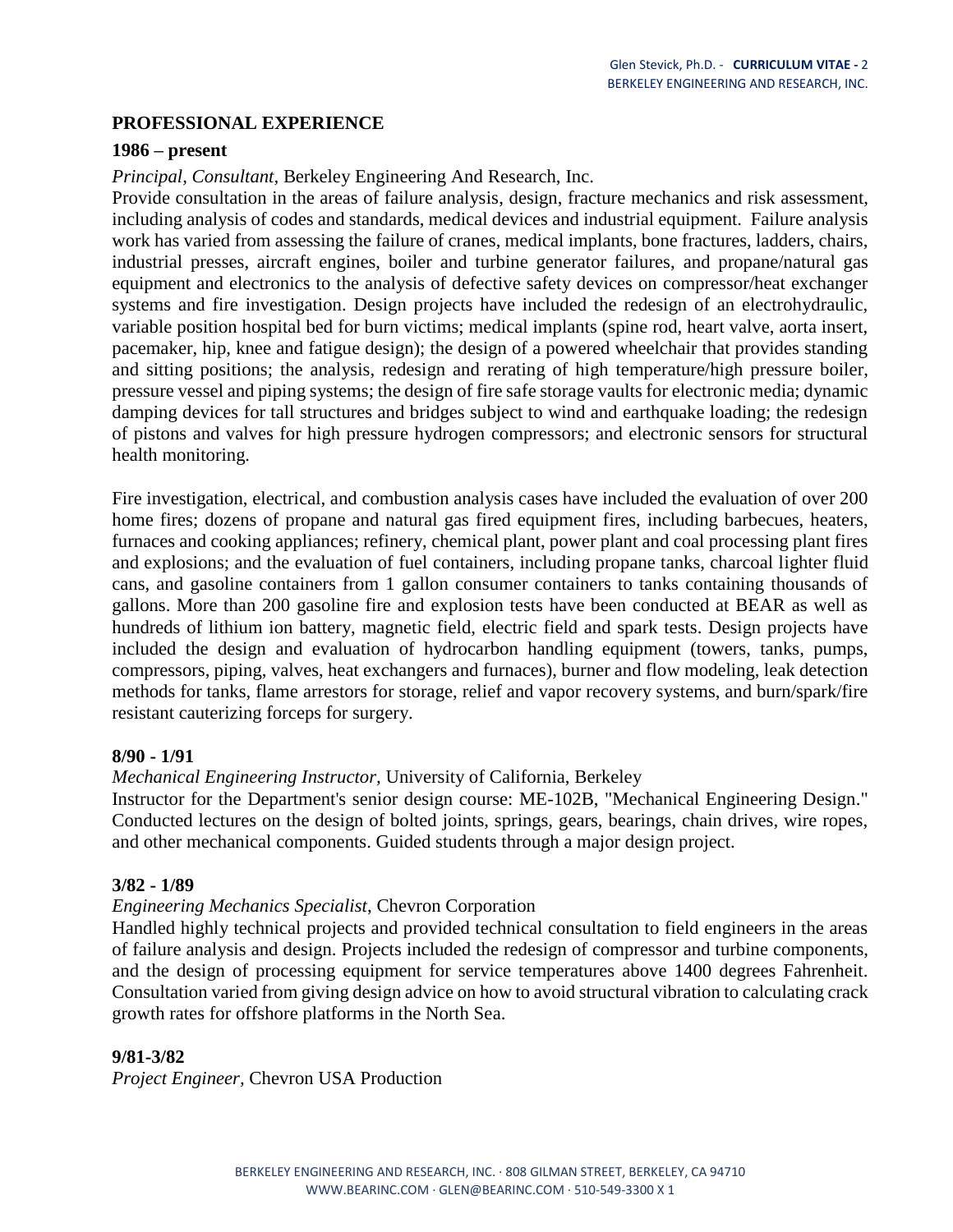Responsibilities included the design, and construction management of oil/water separation plants and gas recovery plants in the Bakersfield and Colinga oil fields.

### **PATENTS**

"Thermo-electric Container" for heating and cooling liquids, G.R. Stevick and H. Sherback, US6119461, September 19, 2000.

"Method and Apparatus for Detecting and Monitoring Oil Spills and Leaks," by Jerome Singer, and Glen Stevick, US9279738 B1, March 8, 2016.

"Method and Apparatus for Magnetic Response Imaging," J. Singer, and D. Rondinone, G.R. Stevick, J. Zalabak, US8395376 B2, May 24, 2012.

"Method and Apparatus for Dynamic Space-time Imaging System" G.R. Stevick, D. Rondinone, J. Singer, A. Sagle, US7961912 B2, June 14, 2011 (continuation of US7620209).

"Method and Apparatus for Dynamic Space-time Imaging System" for creating a 3D map of the surface contours, J. Singer, G.R. Stevick, D. Rondinone, M.D. Rocklin, US7620209 B2, Nov 17, 2009.

#### **PUBLICATIONS, SELECTED REPORTS AND PRESENTATIONS**

- Yuan, R.and G.R. Stevick, "Lithium Ion Batteries and E-Cigarette Fires and Explosions," Society of Forensic Engineers and Scientists (SFES) Conference Seminar, Healdsburg, CA. 4-6-2019.
- Nemire, K., Stevick, G., and D. Xu, "Forensic Evaluation of a Hazardous Household Product." *Ergonomics in Design,* 25(2) (2017) 15-24.
- Stevick, G.R., Mosaic Fertilizer, LLC, Uncle Sam Louisiana, "Steam Turbine Generator Incident," January 31, 2017.
- Stevick, G.R., "Electrical Fires Fires and Accidents," Presentation to State Farm Investigators and NASP, September 25, 2015.
- Stevick, G.R., Rondinone, D., and A. Sagle, "Flame Arrestors for Gelled Alcohol Containers," Society of Forensic Engineers and Scientists (SFES) Conference Seminar, Yosemite Valley, CA. 4-6-2014.
- Singer, J.R., Stevick, G.S., Rondinone, D. and R. Rice, "Pipeline Monitoring, Economics, and the MRI System," Materials performance 54(2):52-54 · February 2015.
- Stevick, G.R., "Deepwater Horizon Update Drill Pipe Buckling and Shearing," SFES Maritime Seminar, Emeryville, CA, May 27-29, 2016.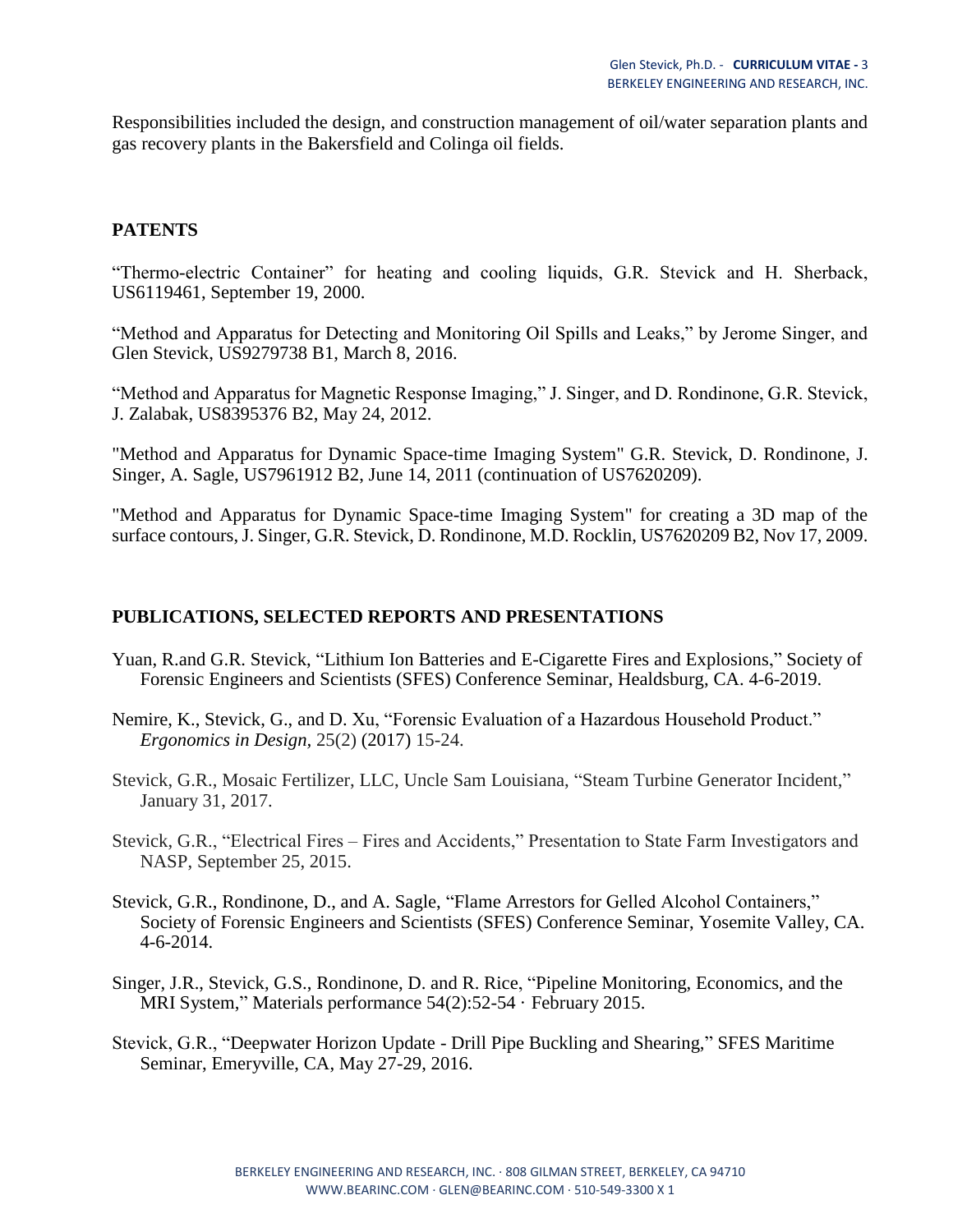- Andres, D., and G.R. Stevick "Overhead Powerline Early Warning Devices for Cranes, Lifts and other Aerial Mobile Equipment," Berkeley Engineering And Research, Inc., 2012.
- Stevick, G.R., Zicherman J., Rondinone D., Sagle A. "Failure Analysis and Prevention of Fires and Explosions with Plastic Gasoline Containers." *Journal of Failure Analysis and Prevention* 11.5 (2011): 455-65.
- Stevick, G.R., Rondinone D., Sagle A., Zicherman J. "Fire Incidents and Explosions Involving Portable Plastic Gasoline Containers And Their Prevention." *Journal of Failure Analysis and Prevention* (2011).
- Stevick, G.R., Rondinone D., Sagle A., Zicherman J. "Portable Gasoline Container Explosions and Their Prevention." *Society of Forensic Eng's and Scientists Winter Seminar,* 19-21 March 2010.
- Rondinone, D., Sagle A., Stevick, G.R. "API Aboveground Tank Leak Detection Liquid Level Measurement Technique Evaluation," *for* The American Petroleum Institute, 09 Nov. 2009.
- Rondinone, D., Stevick, G.R. "Olympic Spirit Vapor Recovery System Fire Investigation and System Review," *for* Tesoro Corporation, *by* Berkeley Engineering And Research, Inc.*,*18 May 2009.
- Stevick, G.R. "Marine Crude Oil Transfer Breakaway, Hawaii Single Point Mooring Terminal," *for*  Tesoro Corporation, *by* Berkeley Engineering And Research, Inc.*,* 19 May 2008.
- Stevick, G.R., Hart, J., Lee, C., Dauby, F. "Fracture Analysis for Pipeline Girth Welds in High Strain Applications." *Pipeline and Gas Technology,* Jan. 2006*.*
- Stevick, G.R., et al. "Golden Gate Bridge, Phase II Seismic Retrofit, Transverse Energy Dissipation Devices," *for* The Golden Gate Bridge District, *by* Berkeley Engineering And Research, Inc.*,* 01 July 2005. (*Project won the American Society of Civil Engineers 2007 Opal Award for the Most Outstanding Civil Engineering Achievement.)*
- Berkeley Engineering And Research, Inc. "Rolling Mill Structure and Mandrel Finite Element Analysis," *for* USS-POSCO Industries, 20 Aug. 2002.
- Berkeley Engineering And Research, Inc. "Effect of the Windshield on Roof Strength and Displacement," *for* James Collins and Associates, 6 Oct. 2000.
- Warner, P., Stevick G.R., Thomas, E. "Main Propulsion Unit, Aft Second Reduction Gear Bearing Failure Assessment," *for* Northrup Grumman and the US Navy*,* 9 April 1999.
- Maple, J.A. and Associates, SSD Engineering Consultants, Glen Stevick and Berkeley Engineering And Research, Inc. "Study of Effects of Vibrations Due to Pressure Pulses on the Integrity of the Trans-Alaska Pipeline," *for* Alyeska Pipeline Service Company*,* 26 Jan. 1997.
- Berkeley Engineering And Research, Inc. "Computation of the Stresses in a Shaft Due to Torsion," *for* EC Engine Components, Inc., 19 Aug. 1996.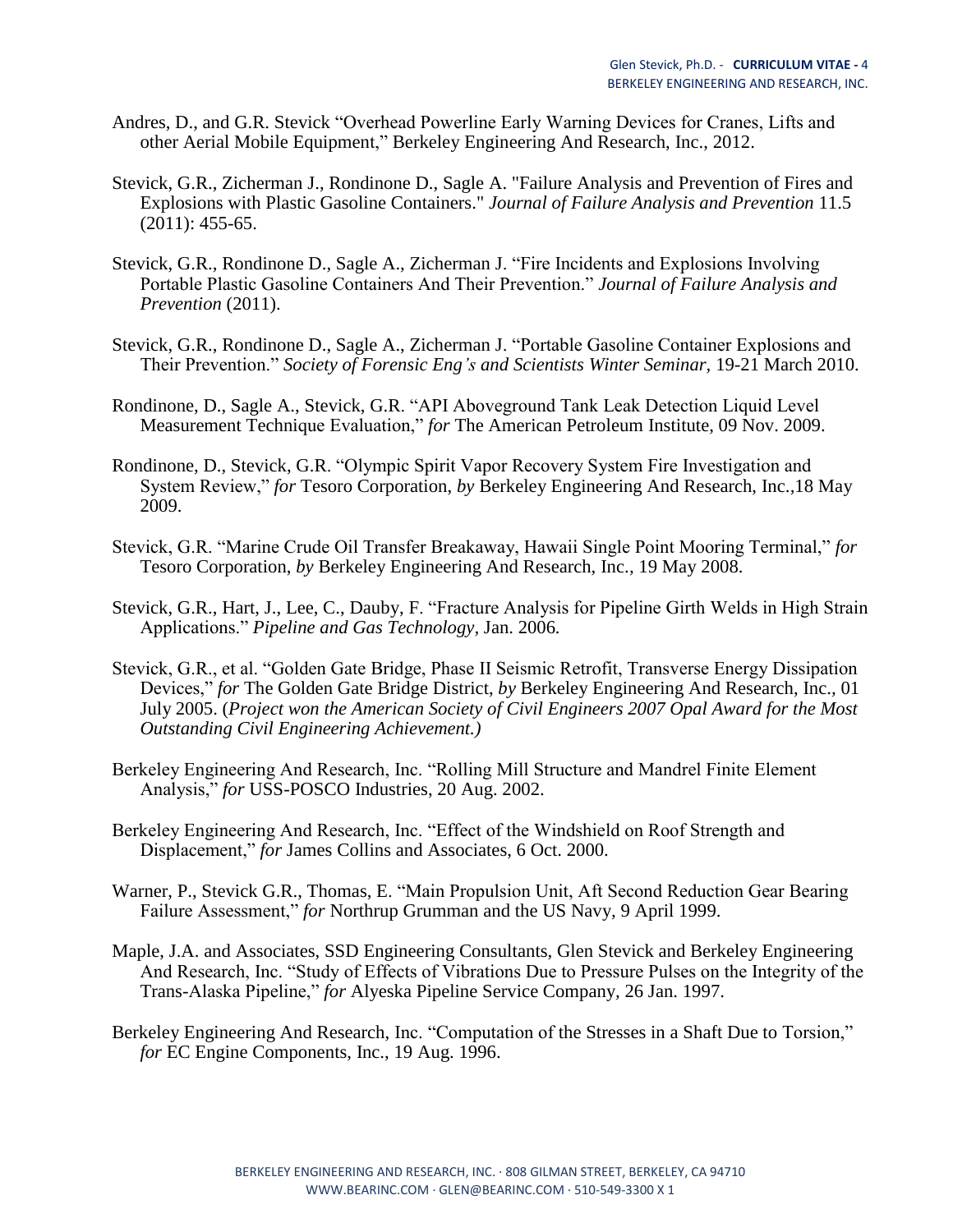- Berkeley Engineering And Research, Inc. "Excel Spreadsheet-Based Fitness For Service Model Providing Inspection Interval and Remaining Life of Coke Drums," *for* Chevron Research & Technology Company, 12 Jan. 1996.
- Berkeley Engineering And Research, Inc. "Review of Structural Methods Used to Evaluate the Integrity of the Trans-Alaska Pipeline," *for* Alyeska Pipeline Service Company, 1 July 1995.
- Berkeley Engineering And Research, Inc. "Coke Drum Material Crack Growth Tests," *for* Chevron Research & Technology Company, 2 Aug. 1995.
- Berkeley Engineering And Research, Inc., SSD Engineering Consultants, Inc. "Fracture Evaluation of Fillet Welded Pipe Sleeves," *for* Alyeska Pipeline Service Company, 01 July 1994.
- Stevick, G.R. "Failure of Welds at Elevated Temperatures," *Welding Research Council Bulletin 390*, Welding Research Council, April 1994.
- SSD Eng Consultants, Inc., Berkeley Engineering And Research, Inc. "Structural Serviceability of the Salcha River Crossing," *for* Alyeska Pipeline Service Company, 17 Nov. 1993.
- Stevick, G.R., Cuzzillo, B.R.. "Batch-Reactor Heater-Coil Thermal & Fatigue Analysis," *for*  Chevron Research and Technology Company, Inc., 25 Aug. 1993.
- Finnie, I., Stevick, G.R., Ridgley, J.R.. "Influence of Impingement Angle on the Erosion of Ductile Materials." *Wear* 152 (1992): 91-98.
- Stevick, G.R. "Stress Analysis of Hospital Bed Frame Components," *for* American Life Support Technology, 01 July 1991.
- Stevick, G.R., Finnie, I.. "Stress Concentrations Resulting from Longitudinal Butt-Welds in Piping at Elevated Temperatures." *Creep in Structures.* (Ed. M. Zyczkowski), Berlin: Springer-Verlag, 1991. 629-636.
- Stevick, G.R., Finnie, I. "Failure Assessment of Weldments at Elevated Temperatures." *Mechanical Behavior of Materials-VI, Vol 2.* Ed. M. Jono, T. Inoue. Oxford: Pergamon, 1991. 149-154.
- Stevick, G.R. "Redesign of an 8000 psi Test Vessel Using Bolted Construction" (2 reports), *for*  SAIC Rock Mechanics Laboratory, 5 Sept. 1990, 12 Dec. 1990.
- Marsili, D., Stevick, G.R. "Ductile Fracture Protection of the Canyon Reef Carrier Natural Gas Pipeline," *Proceedings of the 65th annual Society of Petroleum Engineering Conference*, *New Orleans, Louisiana,* Sept. 1990.
- Stevick, G.R. "Structural Analysis of Fluidized Catalytic Cracking Unit Regenerator Internals," *for*  Chevron USA El Segundo Refinery, 22 June 1990.
- Stevick, G.R. "High Pressure Toxic Filter/Pressure Vessel Design," *for* Filterdyne Systems, Inc., 17 Jan. 1990.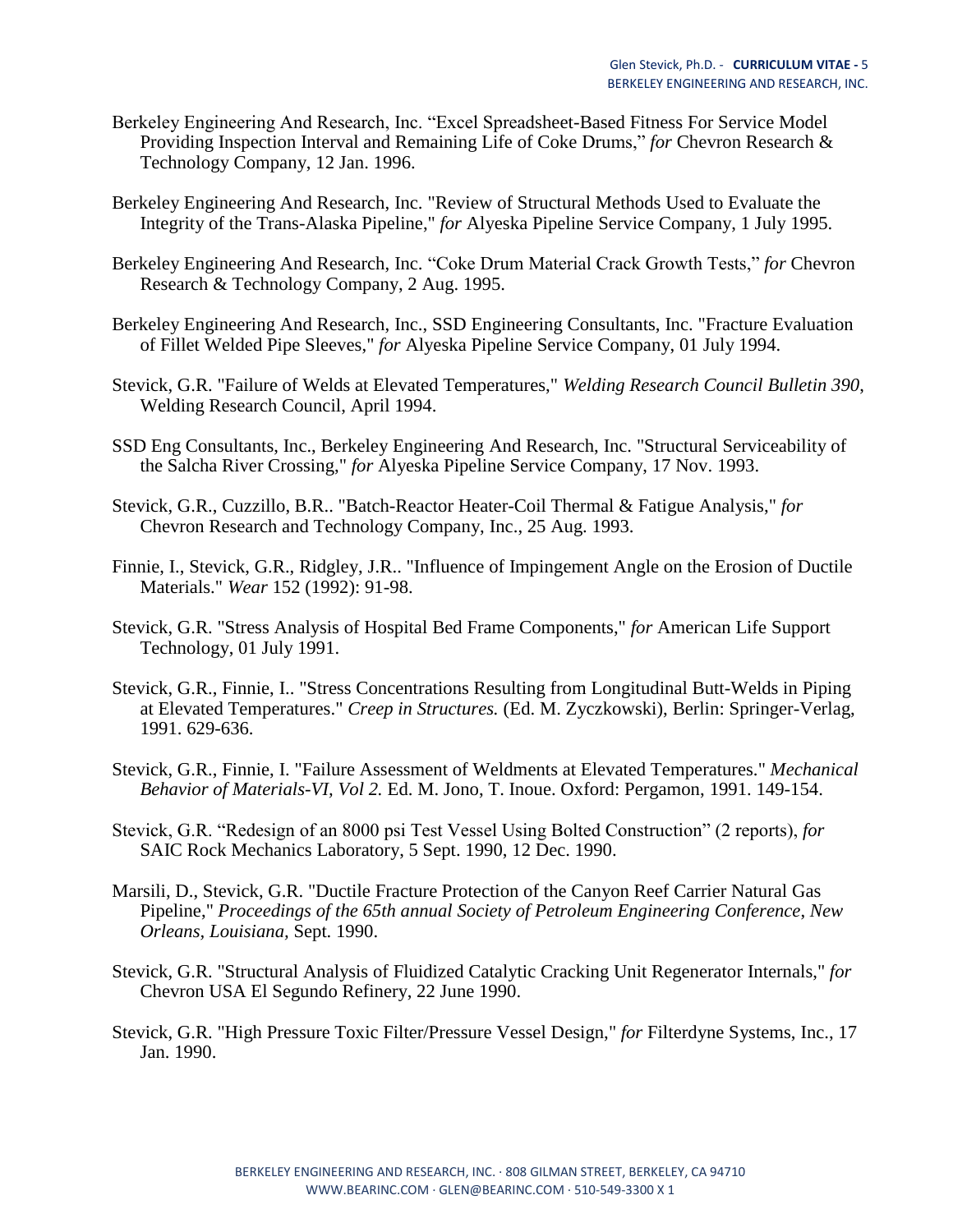- Stevick, G.R. "Whitney Canyon/Carter Creek, WY Gathering System H2S Risk Assessment," *for*  Chevron Engineering Technology Department, Nov. 1988.
- Stevick, G.R. "Crane Turrett Bolt Failure Analysis," *for* Dave's Mobile Crane Service, Los Altos, CA, June 1988.
- Stevick, G.R. "El Segundo, CA Buckling Integrity of Column C-6 for Wind and Earthquake Loads," *for* Chevron Engineering Technology Department, June 1988.
- Stevick, G.R., Burke, B.G. "An Experimental Assessment of The Damping Provided By Chain Dampers on a Tall, Slender Stack," *Proceedings of the International Chimney Conference, London, England.* April 1988.
- Stevick, G.R., Ebert, W. A. "Recommended Practice, RP-33, Vibration Guidelines," *for* Chevron Engineering Technology Department, Dec. 1987.
- Stevick, G.R. "Diffusion of Gasoline Vapors Within the Annulus of Double-Wall Underground Storage Tanks," *for* Chevron Engineering Department, Nov. 1987.
- Stevick, G.R. "Gaviota, CA Onshore Pipelines Weld Flaw Acceptance Criteria," *for*, Chevron Engineering Technology Department, June 1987.
- Stevick, G.R. "DNL Construction Crane Failure," *for* George Ashford & Associates, Honolulu, Hawaii, May 1987.
- Stevick, G.R. "Fiberglass Underground Storage Tank Design Methodology for External Loads," *for*  Chevron Engineering Department, Nov. 1986.
- Stevick, G.R., Ebert, W.A. "El Paso, TX Failure Analysis and Design of a New FCCU Flue Gas Cooler," *for* Chevron Engineering Department, May 1986.
- Stevick, G.R. "Richmond, CA Isomax Plant Compressor Valve Failure and Redesign, K-950, K-960,"*for* Chevron Engineering Department, April 1986.
- Stevick, G.R., Soemantri, S., Finnie, I. "An Analysis of the Loaded Abrasive Column type Wear Tester." *Wear* 101 (1985): 77- 80.
- Stevick, G.R. "Heber Geothermal Pump Seals," *for* Chevron Engineering Department, Jan. 1985.
- Stevick, G.R. "Gaviota, CA Fatigue Analysis and Redesign of the 40.5 inch Diameter Gas Compressor Pistons," *for* Chevron Engineering Department, Jan. 1985.
- Stevick, G.R. "Vapor Recovery Piping Taft Sec. 36B," *for* Chevron Engineering Department, Aug. 1984.
- Stevick, G.R., Burke, B.G. "Tension Leg Platform Production Riser Crack Growth Analysis," *for*  Chevron Engineering Department, May 1984.